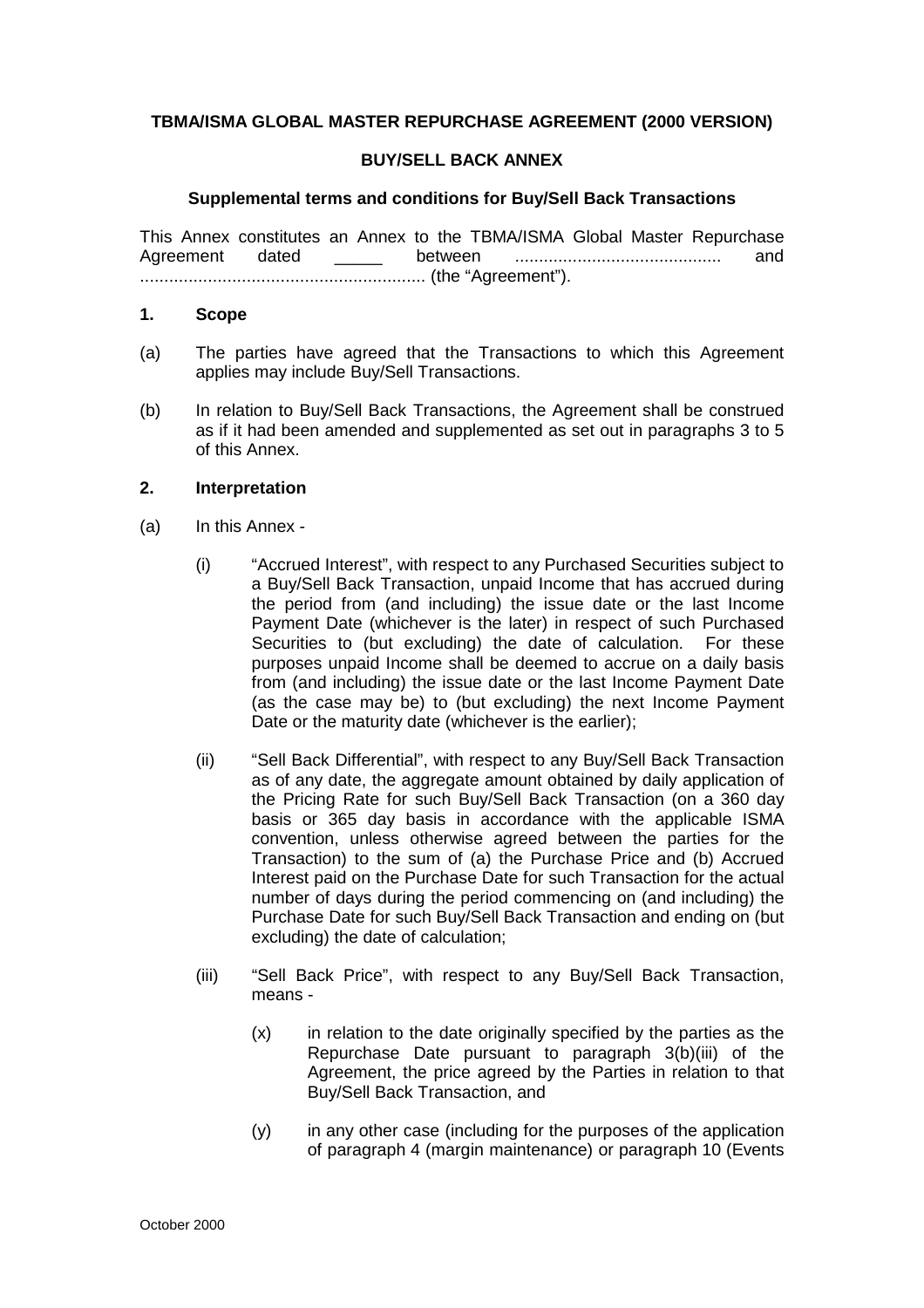of Default) of the Agreement), the product of the formula  $(P + AI + D) - (IR + C)$ , where -

- $P =$  the Purchase Price
- $AI =$  the amount, equal to Accrued Interest at the Purchase Date, paid under paragraph 3(f) of this Annex
- $D =$  the Sell Back Differential
- $IR =$  the amount of any income in respect of the Purchased Securities payable by the issuer on or, in the case of registered Securities, by reference to, any date falling between the Purchase Date and the Repurchase Date
- $C =$  the aggregate amount obtained by daily application of the Pricing Rate for such Buy/Sell Back Transaction to any such Income from (and including) the date of payment by the issuer to (but excluding) the date of calculation
- (b) References to "Repurchase Price" throughout the Agreement shall be construed as references to "Repurchase Price or the Sell Back Price, as the case may be".
- (c) In Paragraph 10(c)(i) of the Agreement (relating to Events of Default), the reference to the "Repurchase Prices" shall be construed as a reference to "Repurchase Prices and Sell Back Prices".
- (d) In the event of any conflict between the terms of this Annex III and any other term of the Agreement, the terms in this Annex shall prevail.

#### **3. Initiation; Confirmation; Termination**

- (a) Each Transaction shall be identified at the time it is entered into and in the Confirmation relating to it as either a Repurchase Transaction or a Buy/Sell Back Transaction.
- (b) In the case of a Buy/Sell Back Transaction the Confirmation delivered in accordance with paragraph 3 of the Agreement may consist of a single document in respect of both of the transactions which together form the Buy/Sell Back Transaction or separate Confirmations may be delivered in respect of each such transaction. Such Confirmations may be in the form of Annex II to the Agreement except that, subject to sub-paragraph (c) below, such Confirmations shall not include the item specified in paragraph 10 of Annex II.
- (c) When entering into a Buy/Sell Back Transaction the parties shall also agree the Sell Back Price and the Pricing Rate to apply in relation to that Transaction on the scheduled Repurchase Date. The parties shall record the Pricing Rate in at least one Confirmation applicable to that Buy/Sell Back **Transaction**